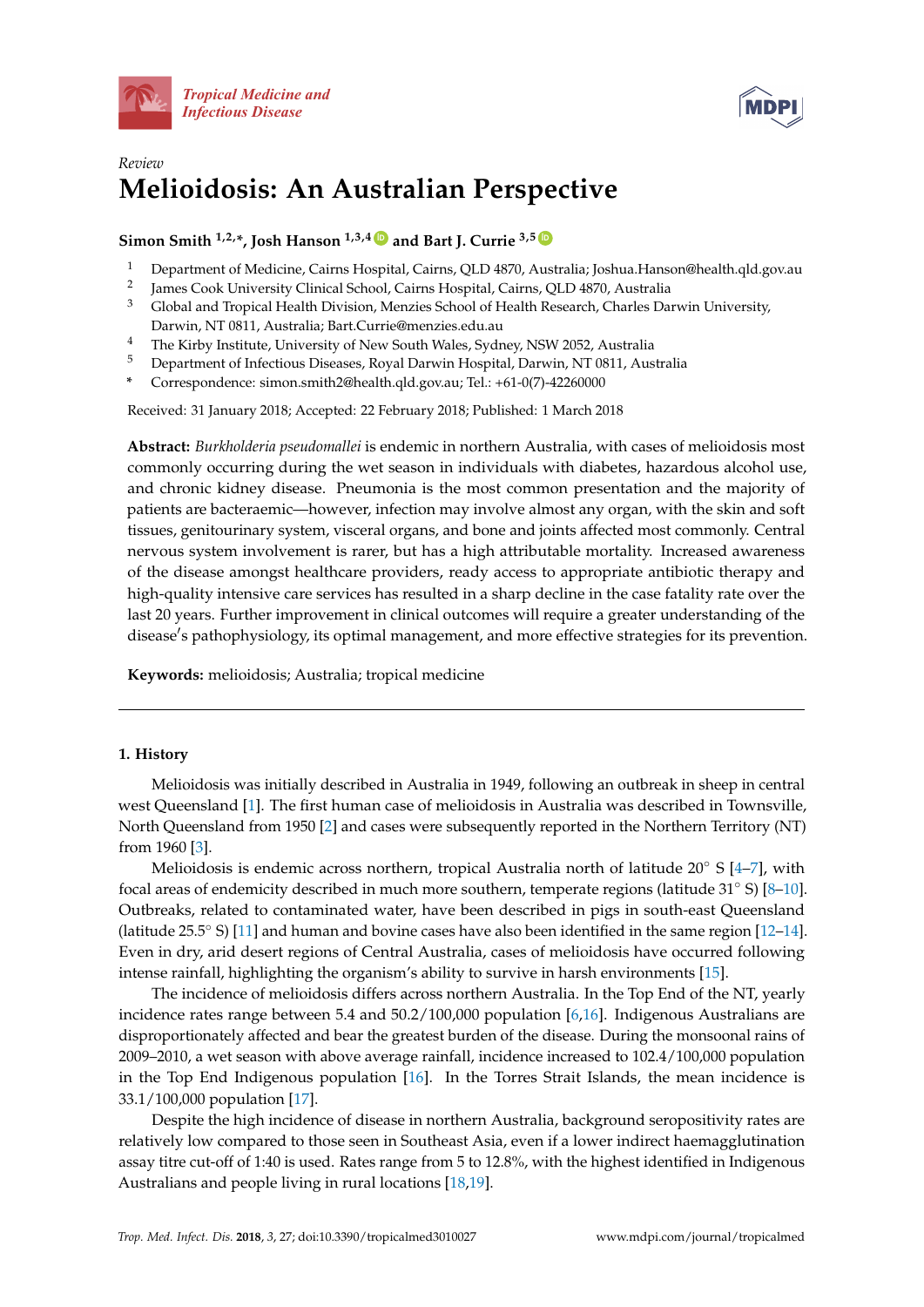It was previously believed that *Burkholderia pseudomallei* colonised Australia from Southeast Asia, but phylogeographic reconstruction suggests an Australian origin for *B. pseudomallei*, with dispersal into Southeast Asia occurring after one or more introduction events during the last glacial period [\[20\]](#page-7-1).

*B. pseudomallei* in northern Australia is genetically diverse; there is significant differentiation between the genotypes present in isolates from Queensland and the Northern Territory [\[21\]](#page-7-2). The organism rarely moves across major biogeographic boundaries; however, in Darwin, an Asian *B. pseudomallei* strain, sequence type (ST)-562, has become a common ST affecting patients with melioidosis in this area [\[22\]](#page-7-3).

## **2. Melioidosis Cases and the Presence of** *B. pseudomallei*

*B. pseudomallei* has been identified from a number of Australian animals, including goats [\[23\]](#page-7-4), sheep [\[1\]](#page-6-0), camels [\[24\]](#page-7-5), and alpacas [\[25\]](#page-7-6), all of which are considered to be highly susceptible to melioidosis [\[26\]](#page-7-7). Melioidosis commonly presents as mastitis in goats, but zoonotic transmission remains exceedingly rare [\[26\]](#page-7-7). Outbreaks have occurred in pigs [\[11\]](#page-6-7) and cases have been identified in a wide variety of domestic and native Australia animals and birds [\[27–](#page-7-8)[34\]](#page-7-9). *B. pseudomallei* has been detected in faecal samples from wallabies and chickens, suggesting that faecal shedding may contribute to the geographical expansion of the disease [\[35\]](#page-7-10).

Melioidosis in humans is considered an opportunistic infection in Australia, with the vast majority of people having at least one identifiable risk factor. The most common risk factors identified are diabetes mellitus, hazardous alcohol use, chronic lung disease, and chronic kidney disease [\[6\]](#page-6-11). In healthy people, death from melioidosis is considered extremely rare if appropriate antibiotics and intensive care support are available [\[6,](#page-6-11)[17\]](#page-6-13).

In Australia, melioidosis is usually acquired percutaneously or by inhalation. Infection by ingestion is considered unusual, although outbreaks caused by contaminated drinking water supplies have occurred [\[36](#page-7-11)[,37\]](#page-7-12). In northern Australia, cases of melioidosis follow a seasonal pattern and are strongly associated with monsoonal rains [\[17](#page-6-13)[,38](#page-7-13)[,39\]](#page-7-14). An increase in the dew point, cloud cover, temperature, rainfall, and groundwater have all been associated with an increased risk of the disease [\[40\]](#page-8-0). An increase in the number of people with melioidosis pneumonia has been attributed to cyclones and tropical storms in the NT [\[41\]](#page-8-1) and cyclones coincide with increased melioidosis cases in Western Australia [\[42\]](#page-8-2); however, no correlation is seen between melioidosis cases and severe weather events in Far North Queensland (FNQ) [\[43\]](#page-8-3). Melioidosis cases associated with severe weather events have been shown to be caused by different *B. pseudomallei* MLST genotypes, suggesting that airborne dissemination may not come from a common source [\[44\]](#page-8-4).

Pneumonia is the most common presentation of melioidosis in Australia [\[45\]](#page-8-5). Bacteraemic presentations vary between 55% and 74% with particularly high rates observed in FNQ [\[6,](#page-6-11)[17\]](#page-6-13). While this may partly be explained by differences in case findings, it is yet to be determined if strains in FNQ are intrinsically more virulent.

Genitourinary involvement is common in Australia, with prostate abscesses occurring in up to 21% of males [\[46\]](#page-8-6). Imaging is required to confirm the diagnosis; however, the absence of symptoms and normal urinalysis may be sufficient to exclude prostatic involvement [\[47\]](#page-8-7). Drainage of prostatic abscesses is usually required to hasten cure and prevent relapse.

Osteomyelitis and septic arthritis occurs in up to 16% of Australian presentations [\[17\]](#page-6-13). Operative intervention is often required, with the majority of patients requiring multiple procedures [\[48\]](#page-8-8).

Paediatric melioidosis is uncommon in Australia and, in Darwin, has traditionally been associated with skin and soft tissue infection [\[49](#page-8-9)[,50\]](#page-8-10). In contrast to Southeast Asia, acute suppurative parotitis is extremely rare in Australia [\[5\]](#page-6-15), which is likely related to ingestion being an uncommon mode of transmission. Case-fatality rates in Darwin children are comparable to that of adults but, in FNQ, the rates of bacteraemia and mortality are much higher—60% and 50%, respectively—with fatal cases occurring despite optimal treatment [\[51,](#page-8-11)[52\]](#page-8-12). The explanation for this observation is uncertain, although it may be partly explained by less active case finding in FNQ. Children in Darwin who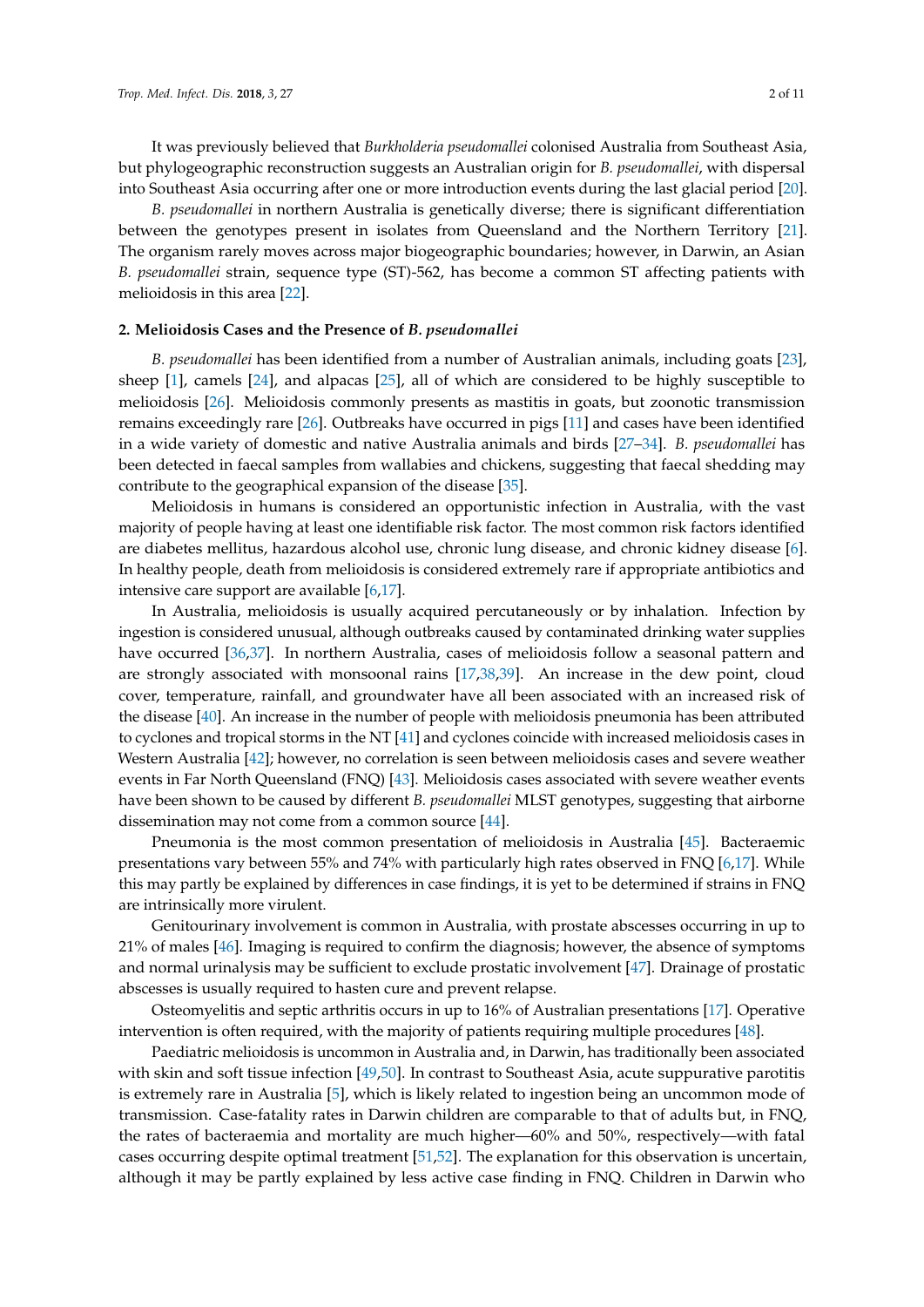present with only skin lesions have been shown to sometimes be infected with minority strains that lack the virulence factor filamentous hemagglutinin gene—fhaB3—which may be more common in lack the virulence factor filamentous hemagglutinin gene—fhaB3—which may be more common in FNQ strains [\[53\]](#page-8-13). FNQ strains [53].

Neurological melioidosis (meningoencephalitis and involvement of the brainstem, cerebellum, Neurological melioidosis (meningoencephalitis and involvement of the brainstem, and spinal cord) occurs in up to 5% of Australian melioidosis cases [\[54\]](#page-8-14). *B. pseudomallei* isolates possessing a *B. mallei*—like bimA allele ( $bim_{Bm}$ ) have been shown to have increased persistence in phagocytic cells, increased virulence, and to be neurotropic and, hence, strongly associated with neurological disease [\[55,](#page-8-15)[56\]](#page-8-16). associated with neurological disease [55,56].

Environmental sampling has identified *B. pseudomallei* from soil and water across northern Environmental sampling has identified *B. pseudomallei* from soil and water across northern Australia [\[57](#page-8-17)[,58\]](#page-8-18). *B. pseudomallei* has been isolated from groundwater seeps in endemic areas [\[59\]](#page-8-19) and melioidosis cases have been linked to contaminated drinking well water [\[60\]](#page-8-20), as well as two melioidosis cases have been linked to contaminated drinking well water [60], as well as two documented outbreaks in remote indigenous communities being linked to contaminated water documented outbreaks in remote indigenous communities being linked to contaminated water supplies [\[36,](#page-7-11)[37\]](#page-7-12). *B. pseudomallei* is seen in undisturbed, heavily grassed areas, but is also associated supplies [36,37]. *B. pseudomallei* is seen in undisturbed, heavily grassed areas, but is also associated with the presence of livestock animals [\[61\]](#page-9-0). Soil texture and lower pH levels promote growth of the organism [\[61\]](#page-9-0). In Australia, soil exposure often occurs in domestic gardens, [\[6\]](#page-6-11) where, due to the addition of specific fertilisers and imported grasses, more *B. pseudomallei* is seen compared to other environments [\[61,](#page-9-0)[62\]](#page-9-1). *B. pseudomallei* has also been isolated from air samples from outside the home of a patient with suspected inhalational melioidosis [\[63\]](#page-9-2). Outbreaks have been associated with contaminated wound irrigation fluid, although this is exceptionally rare [\[64\]](#page-9-3). Geographical locations contaminated wound irrigation fluid, although this is exceptionally rare [64]. Geographical locations of confirmed cases are shown in Figure [1.](#page-2-0) of confirmed cases are shown in Figure 1.

<span id="page-2-0"></span>

Figure 1. The geographic distribution of confirmed human cases (A), animal cases (B), and environmental isolates (C) of culture-confirmed *B. pseudomallei*.

Mapping shows geographical locations of culture-confirmed *B. pseudomallei* isolates only and Mapping shows geographical locations of culture-confirmed *B. pseudomallei* isolates only and does not reflect incidence. does not reflect incidence.

## **3. Surveillance Systems and Reporting 3. Surveillance Systems and Reporting**

Human melioidosis is a notifiable disease in the NT, Western Australia and Queensland. Human melioidosis is a notifiable disease in the NT, Western Australia and Queensland. Notification usually occurs directly from the microbiology laboratory and public health departments Notification usually occurs directly from the microbiology laboratory and public health departments gather information about each case, including occupational or recreational exposure, risk factors, and gather information about each case, including occupational or recreational exposure, risk factors, and clinical presentation [7]. In the NT, detailed clinical information has been collected prospectively for clinical presentation [\[7\]](#page-6-4). In the NT, detailed clinical information has been collected prospectively for over 28 years and a similar database has recently been established in Far North Queensland. over 28 years and a similar database has recently been established in Far North Queensland. Guidelines for the management of animal melioidosis are available, including recommendations for safe disposal of dead affected animals  $[65]$ .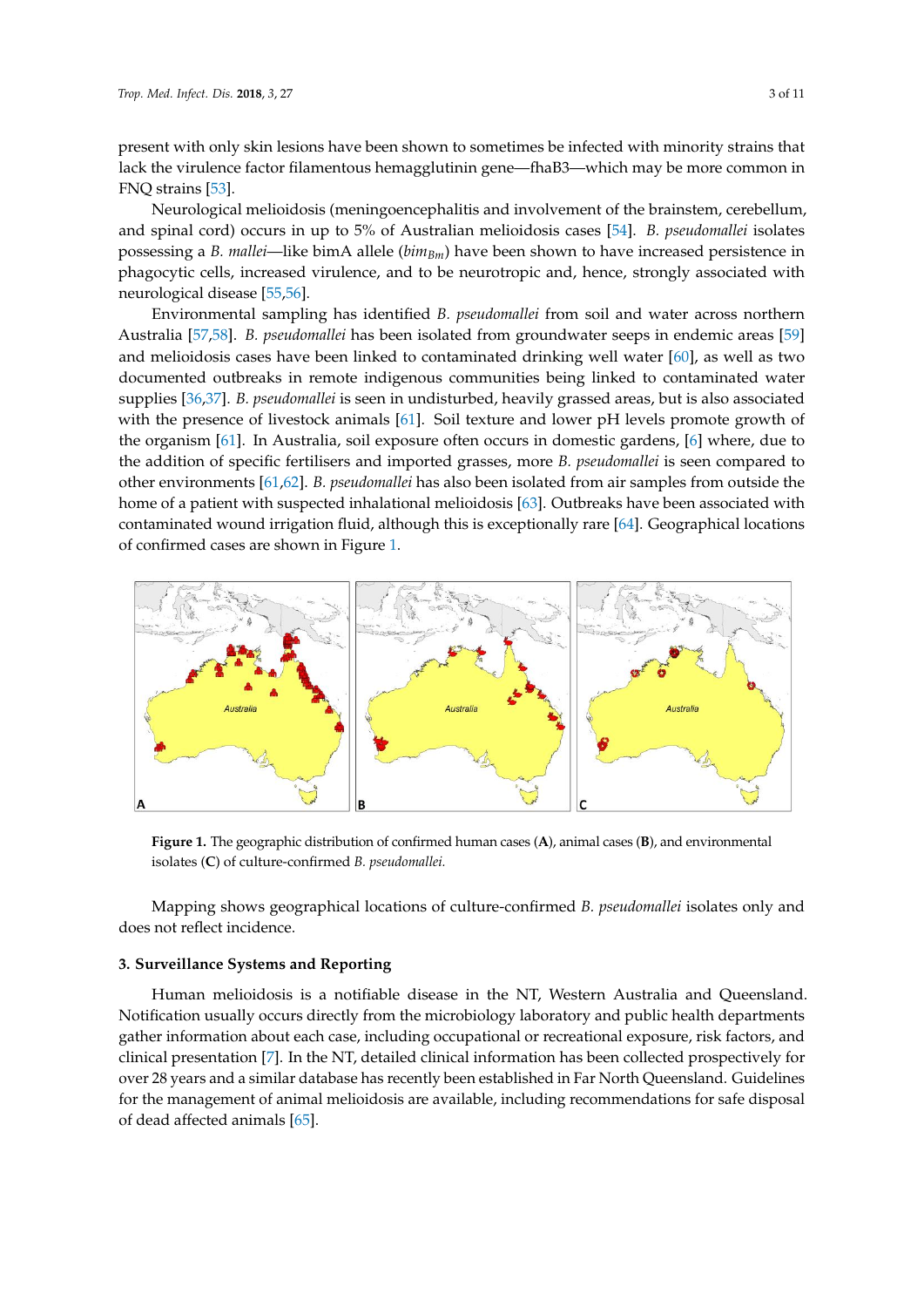#### **4. Diagnosis**

Clinicians in northern Australia have a high index of suspicion of melioidosis, particularly during the wet season and in people with predisposing risk factors. Culture, the mainstay of diagnosis of melioidosis, is accessible throughout endemic areas of Australia. Vitek 2 (bioMérieux, France)—the automated biochemical system—is routinely used to confirm the isolation of *B. pseudomallei* from cultured specimens [\[66\]](#page-9-5).

Matrix-assisted laser desorption/ionization time-of-flight (MALDI-TOF) mass spectrometry is available in many Australian laboratories and can be utilised to rapidly identify *B. pseudomallei* from cultured specimens [\[67\]](#page-9-6); however, there is a requirement to expand existing databases with pathogens endemic to different localities to help prevent incorrect identification of other *Burkholderia* species.

A lateral flow antigen detection assay has been developed as a rapid diagnostic tool, which is proving to be useful as an adjunct to the diagnosis of melioidosis, however, it is not yet routinely available [\[68\]](#page-9-7). Polymerase chain reaction is available in some areas to confirm bacterial isolates from clinical specimens, but is not sensitive or specific enough for routine use directly on clinical samples [\[69](#page-9-8)[–71\]](#page-9-9).

Serological testing using an indirect haemagglutination assay is available in Australia, but its use is limited in the diagnosis of acute disease in those from endemic locations because of background seropositivity. It is used for identifying people previously exposed to *B. pseudomallei* prior to commencing immunosuppressive treatment or for seroprevalence surveys [\[72,](#page-9-10)[73\]](#page-9-11).

In northern Queensland, the microbroth dilution method has been used to provide epidemiological cut-off values of clinical isolates of *B. pseudomallei* to meropenem, ceftazidime, trimethoprim-sulfamethoxazole (TMP-SMX) and doxycycline [\[74\]](#page-9-12). Meropenem and ceftazidime provide reliable first-line agents against melioidosis, with primary resistance being extremely rare [\[75,](#page-9-13)[76\]](#page-9-14). Primary resistance to TMP-SMX in Australian isolates is also extremely rare [\[77\]](#page-9-15). Secondary resistance is also uncommon; however, whole-genome sequencing of *B. pseudomallei* isolates from patients receiving intravenous meropenem for melioidosis treatment have exhibited decreased meropenem susceptibility [\[78\]](#page-9-16). Additionally, in cystic fibrosis patients, multidrug-resistant *B. pseudomallei* has been identified after prolonged antibiotic therapy [\[79\]](#page-10-0).

A chest X-ray is performed on all patients with melioidosis. A computed tomography (CT) scan of the abdomen and pelvis is also routinely performed in all adult patients with confirmed or suspected melioidosis to identify abscesses in the prostate, liver, spleen, and kidneys. For pregnant women and children, an abdominal ultrasound is considered a reasonable alternative. In patients with CNS involvement, CT images may be normal and magnetic resonance imaging (MRI) is preferred. MRI often shows extensive hyperintense changes on T2-weighted images; microabscesses, leptomeningeal enhancement, and trigeminal nerve involvement are also common [\[54,](#page-8-14)[80,](#page-10-1)[81\]](#page-10-2).

#### **5. Treatment**

Treatment of melioidosis in Australia consists of an intensive phase with intravenous antibiotics followed by a prolonged eradication phase with oral antibiotics. Meropenem or ceftazidime is used in the intensive phase and both are readily available in Australia, even in remote areas. Additionally, sick patients from rural or remote areas are quickly transferred to referral hospitals or tertiary care centres. Antibiotic regimens are presented in Table [1.](#page-4-0)

In people with neurological infection, bone or joint infection, genitourinary infection, and skin and soft tissue infections, TMP-SMX is added to the intensive regimen during the intensive phase. Folic acid 5 mg (child: 0.1 mg/kg up to 5 mg) orally, daily, is given to all people receiving TMP-SMX.

Due to concerns regarding adherence to prolonged oral antibiotics, in the NT a longer intensive phase has been developed [\[10\]](#page-6-6) (Table [2\)](#page-4-1). Using this strategy, the rates of relapse in the NT are very low, even when there is poor adherence to oral eradication therapy [\[6](#page-6-11)[,53\]](#page-8-13). A prolonged intensive phase is also used in FNQ, although in this region relapse is more commonly explained by poor initial source control rather than non-adherence to oral eradication therapy [\[17\]](#page-6-13).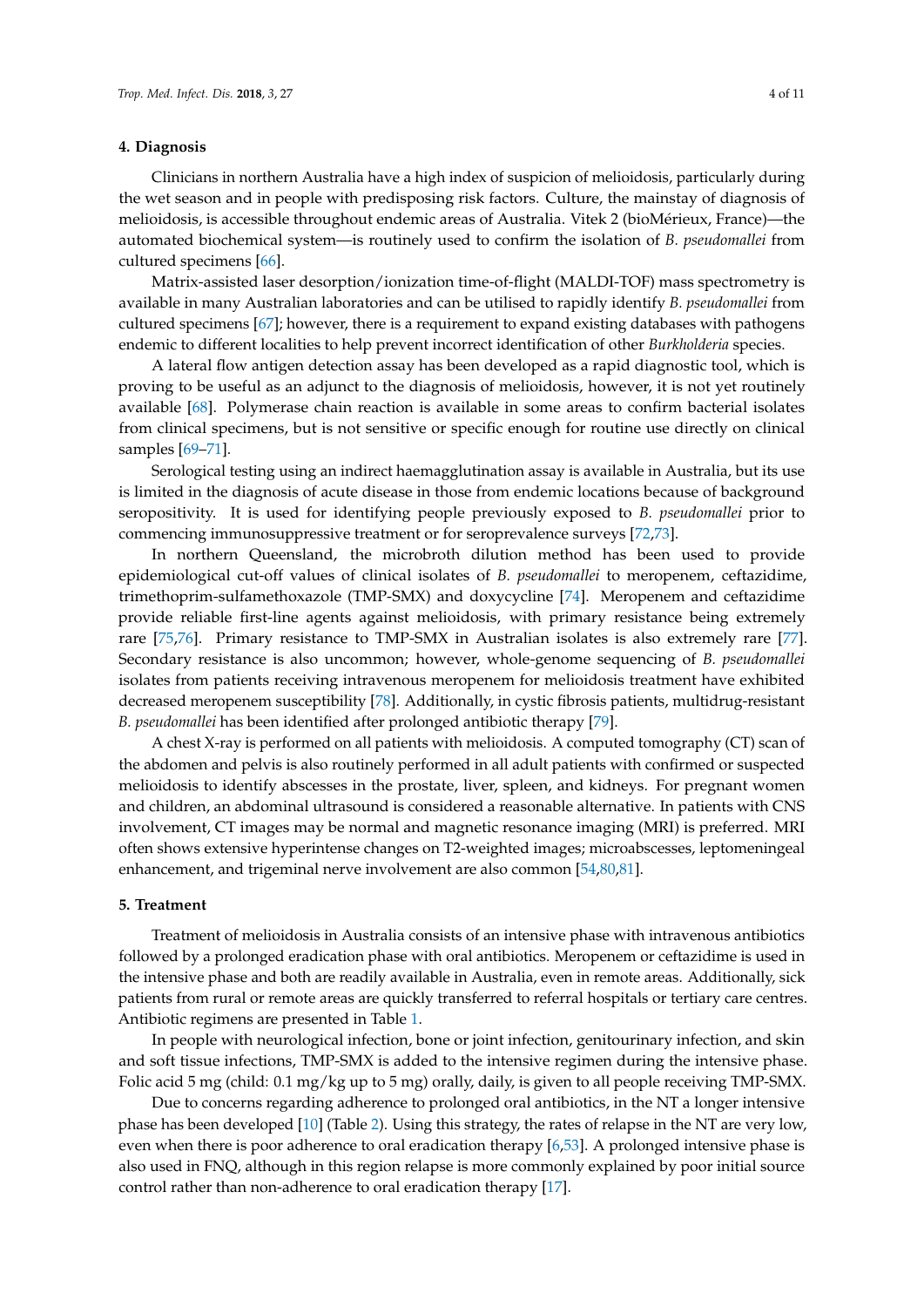To facilitate adherence to prolonged intravenous antibiotic therapy, ceftazidime administered to outpatients via a peripherally-inserted central catheter using 12-h elastomeric infusers has been widely adopted in Australia and is safe and effective [\[82\]](#page-10-3).

<span id="page-4-0"></span>

| Phase                        | Antibiotic                        | <b>Adult Dose</b>                                                                            | <b>Child Dose</b>                                             |
|------------------------------|-----------------------------------|----------------------------------------------------------------------------------------------|---------------------------------------------------------------|
| Intensive                    | Meropenem                         | 1 g intravenously 8-hourly                                                                   | $25 \,\mathrm{mg/kg}$ up to 1 g intravenously<br>8-hourly     |
|                              |                                   | 2 g intravenously 8-hourly $1$                                                               | $50 \,\mathrm{mg/kg}$ up to 2 g intravenously<br>8-hourly $1$ |
| Intensive                    | Ceftazidime                       | 2 g intravenously 6-hourly                                                                   | $50 \,\mathrm{mg/kg}$ up to 2 g intravenously<br>6-hourly     |
| Intensive and<br>eradication | Trimethoprim-<br>sulfamethoxazole | $>60$ kg: 320 + 1600 mg orally<br>12-hourly<br>40–60 kg: $240 + 1200$ mg orally<br>12-hourly | $6 + 30$ mg/kg up to $240 + 1200$ mg<br>orally 12-hourly      |
| Eradication                  | Amoxicillin-<br>clavulanate       | $20/5$ mg/kg orally 8-hourly                                                                 | $20/5$ mg/kg orally 8-hourly                                  |
| Eradication                  | Doxycycline                       | 100 mg orally 12-hourly                                                                      | Not recommended                                               |
|                              | $1 -$                             | .                                                                                            |                                                               |

| Table 1. Antibiotic dosing for treatment of melioidosis in Australia. |  |  |  |  |
|-----------------------------------------------------------------------|--|--|--|--|
|-----------------------------------------------------------------------|--|--|--|--|

<sup>1</sup> For cases with neurological involvement.

<span id="page-4-1"></span>

| <b>Site of Infection</b>                            | Minimum Intensive<br><b>Phase Duration (Weeks)</b> | <b>Eradication Phase</b><br><b>Duration</b> (Months) |
|-----------------------------------------------------|----------------------------------------------------|------------------------------------------------------|
| Cutaneous infection only                            |                                                    |                                                      |
| Bacteraemia without focus                           |                                                    |                                                      |
| Pneumonia without lymphadenopathy or ICU admission  |                                                    |                                                      |
| Pneumonia with lymphadenopathy $1$ or ICU admission |                                                    |                                                      |
| Deep seated collection <sup>2</sup>                 | $4^{\circ}$                                        |                                                      |
| Septic arthritis                                    | $4^{\circ}$                                        |                                                      |
| Osteomyelitis                                       |                                                    | n                                                    |
| Central nervous system infection                    |                                                    |                                                      |
| Mycotic aneurysm or other arterial infection        |                                                    |                                                      |

 $^1$  Defined as any hilar or mediastinal lymph node greater than 10 mm.  $^2$  Involving the liver, spleen, kidneys, or prostate. <sup>3</sup> Start of intensive phase begins after the last drainage or tissue specimen grows *B. pseudomallei*.

Oral eradication therapy is routinely prescribed and TMP-SMX remains the treatment of choice. Oral doxycycline is considered as an alternative for people who cannot tolerate TMP-SMX, while oral amoxicillin-clavulanate may be used as an alternative in pregnant women or young children [\[83\]](#page-10-4).

Case-fatality rates have decreased dramatically over the last 20 years, and is felt to be due to earlier recognition and diagnosis, ready access to therapy, and improving intensive care unit support [\[6,](#page-6-11)[17\]](#page-6-13). Between 1989–1997, up to 92% of critically unwell patients with melioidosis died; however, with the introduction of an intensivist-led model of care and the empirical use of meropenem, case-fatality rates in this patient group dropped to 26% [\[84\]](#page-10-5). The reduced case-fatality rate coincided with the introduction of adjunctive treatment with granulocyte colony-stimulating factor (G-CSF); however, the attributable mortality benefit of G-CSF is uncertain [\[85](#page-10-6)[,86\]](#page-10-7). In FNQ, G-CSF is not used and mortality rates are comparable to those seen in the NT [\[17\]](#page-6-13).

#### **6. Awareness and Prevention of Melioidosis**

People who are at risk of acquiring melioidosis are advised to wear gardening gloves and footwear when coming into contact with soil [\[73\]](#page-9-11). Australian Government authorities provide easily-accessible recommendations on how to prevent melioidosis. This includes advice to remain indoors during wet and windy weather conditions, to wear a mask when using a pressure hose outside and to limit alcohol consumption [\[87\]](#page-10-8). A melioidosis awareness campaign in the NT, promulgating the aforementioned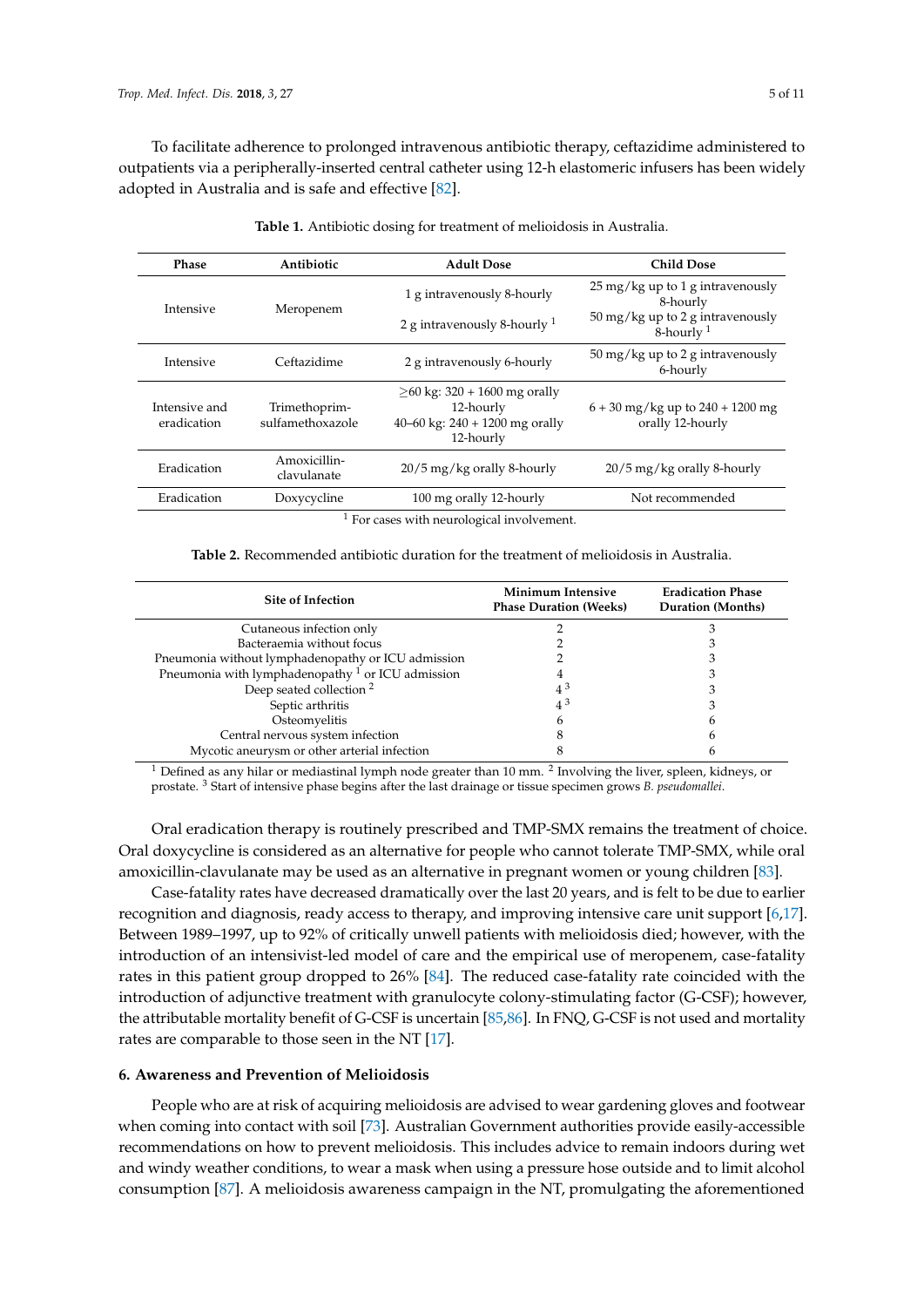recommendations, provided factsheets, posters, and radio announcements to people at risk of acquiring melioidosis, as well as enclosed shoes to particularly vulnerable populations [\[88\]](#page-10-9).

People receiving long-term haemodialysis are at particular risk of developing melioidosis [\[89\]](#page-10-10). In Darwin, prophylaxis using oral TMP-SMX three times per week post-dialysis is a safe and effective way to reduce this risk and is recommended in other areas where melioidosis is prevalent [\[90\]](#page-10-11). Melioidosis serology is recommended in all people prior to starting immunosuppressive treatment in the Top End of the NT. If positive, a urine specimen, sputum sample, and throat, rectum and wound swabs should be collected for melioidosis culture to exclude active disease [\[73\]](#page-9-11). High-risk immunosuppressed patients are given prophylaxis with daily dosing of oral TMP-SMX for the duration of the wet season.

In animals, strategies to reduce the risk of acquiring disease include limiting their access to high-risk areas and providing sufficient drainage to help avoid surface water accumulation. It is recommended that penned animals are kept on dry solid ground or concrete [\[91\]](#page-10-12), while unpenned animals should be removed from the area of contamination source and have their water supplies chlorinated [\[26\]](#page-7-7). Ultraviolet light sterilisation may also be used to reduce *B. pseudomallei* levels in contaminated well water [\[60\]](#page-8-20).

#### **7. Major Achievements**

The Darwin Prospective Melioidosis Study started on 1 October 1989. Since this time, the programme has documented the many and varied presentations of melioidosis. The program has, in close collaboration with colleagues in Thailand, also undertaken long-term studies, and developed the current treatment guidelines that are used globally, which have helped halve the case fatality rate of melioidosis in northern Australia from 30% to under 15%. Discoveries include the documentation of the spread of melioidosis by introduced grasses and birds. The storage of all isolates with linked patient data will serve as a resource for future research into diagnostics, therapeutics, and vaccines.

Over 1000 *B. pseudomallei* isolates from humans, animals, and the environment across Australia have been submitted to the *B. pseudomallei* MLST database [\(http://bpseudomallei.mlst.net/\)](http://bpseudomallei.mlst.net/). This has permitted the comparison between clinical and environmental isolates, as well as studies of the diversity of *B. pseudomallei* in Australia [\[92\]](#page-10-13).

#### **8. Current and Future Challenges**

Changes in the world's climate is likely to have an effect on the range and transmission of *B. pseudomallei*; a rise in the sea surface and ambient temperature may lead to an increase in melioidosis cases in Australia [\[40\]](#page-8-0). The genetic diversity of *B. pseudomallei* populations has been characterised by using multilocus sequence typing (MLST); however, due to its high recombination rate, *B. pseudomallei* isolates may share the same MLST despite being genetically and geographically distinct [\[93\]](#page-10-14). Therefore, whole-genome sequencing—which may not always be readily available—is required to identify strain origin in cases where the same ST is identified between geographically-different locations. Geographically-distinct virulence-associated genes have been found to be over-represented in Australian *B. pseudomallei* isolates [\[94\]](#page-10-15). The pathogenic nature of most of these virulence factors is not well established and requires further elucidation.

In addition to environmental factors, host factors, including increasing rates of diabetes mellitus and ongoing hazardous alcohol use are expected to increase the population at risk of melioidosis. Further education targeting risk factors and strategies to prevent *B. pseudomallei* exposure are required. In the absence of a suitable vaccine candidate, the use of prophylactic antibiotics to target at-risk populations requires further research.

Extending the intensive phase of intravenous antibiotics in melioidosis has been associated with favourable outcomes and a minimal risk of relapse; therefore, the benefits of, and ongoing need for, prolonged oral antibiotics during the eradication phase for every patient with melioidosis requires further work. The effect of adequate source control on the duration of therapy also requires exploration.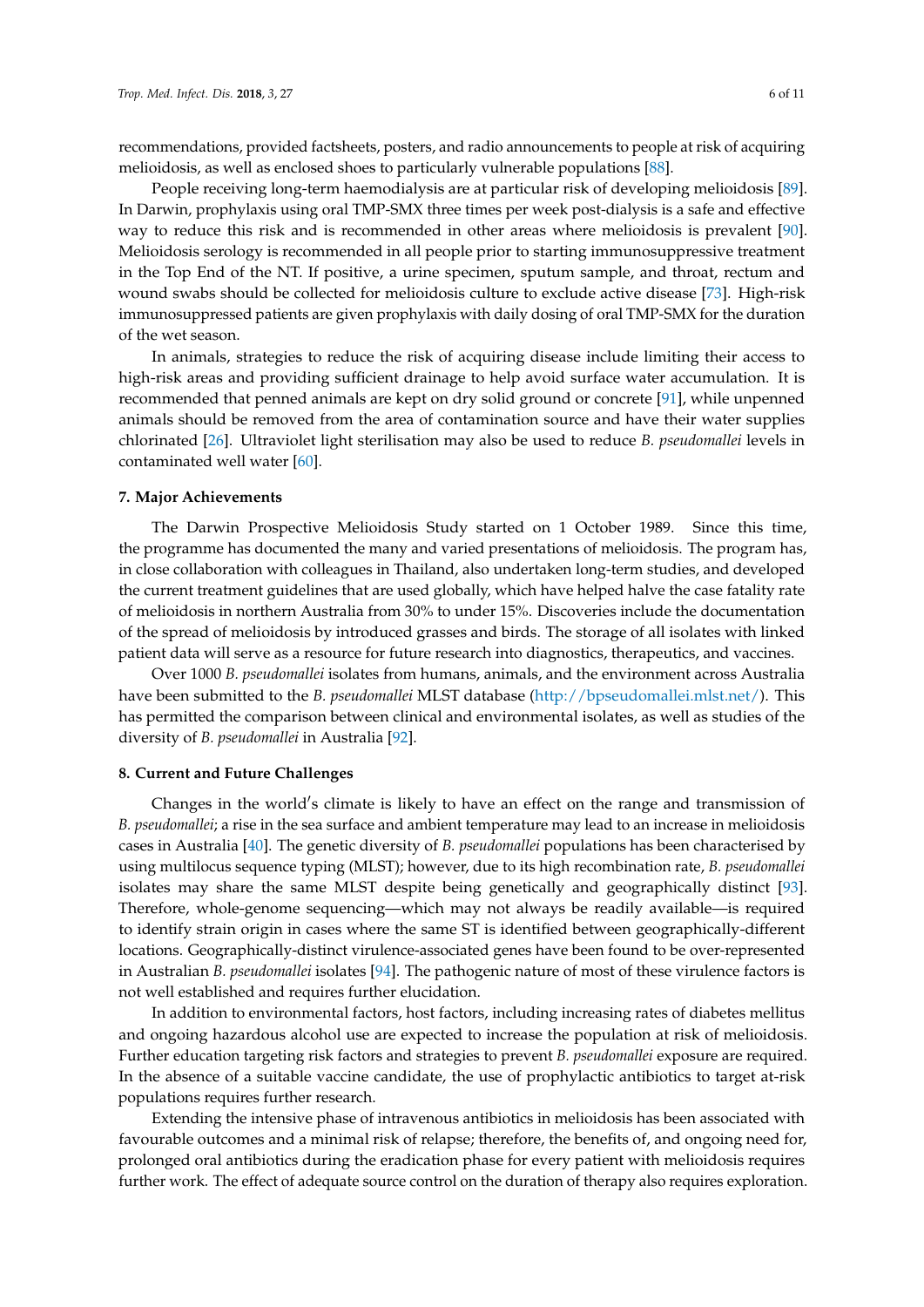The above challenges will be made possible with continued collaboration both across endemic areas of Australia, as well as with colleagues internationally.

**Acknowledgments:** The authors would like to thank Prapass Wannapinij for providing the mapping of melioidosis in Australia; Direk Limmathurotsakul and David Dance for coordinating this manuscript; and the numerous laboratory and clinical colleagues supporting the melioidosis work across northern Australia. The work described in this review is supported by the National Health and Medical Research Council (Project Grants 1098337 and 1131932 (the HOT NORTH initiative)).

**Author Contributions:** All authors contributed equally to this manuscript.

**Conflicts of Interest:** The authors declare no conflict of interest.

### **References**

- <span id="page-6-0"></span>1. Cottew, G.S. Melioidosis in sheep in Queensland; a description of the causal organism. *Aust. J. Exp. Biol. Med. Sci.* **1950**, *28*, 677–683. [\[CrossRef\]](http://dx.doi.org/10.1038/icb.1950.70) [\[PubMed\]](http://www.ncbi.nlm.nih.gov/pubmed/14838792)
- <span id="page-6-1"></span>2. Rimington, R.A. Melioidosis in north Queensland. *Med. J. Aust.* **1962**, *49*, 50–53. [\[PubMed\]](http://www.ncbi.nlm.nih.gov/pubmed/14492316)
- <span id="page-6-2"></span>3. Crotty, J.M.; Bromwich, A.F.; Quinn, J.V.; Brotherton, J. Meliodosis in the Northern Territory: A report of two cases. *Med. J. Aust.* **1963**, *50*, 274–275. [\[PubMed\]](http://www.ncbi.nlm.nih.gov/pubmed/14024017)
- <span id="page-6-3"></span>4. Cheng, A.C.; Hanna, J.N.; Norton, R.; Hills, S.L.; Davis, J.; Krause, V.L.; Dowse, G.; Inglis, T.J.; Currie, B.J. Melioidosis in northern Australia, 2001–2002. *Commun. Dis. Intell. Q. Rep.* **2003**, *27*, 272–277. [\[PubMed\]](http://www.ncbi.nlm.nih.gov/pubmed/12926743)
- <span id="page-6-15"></span>5. Faa, A.G.; Holt, P.J. Melioidosis in the Torres Strait Islands of Far North Queensland. *Commun. Dis. Intell. Q. Rep.* **2002**, *26*, 279–283. [\[PubMed\]](http://www.ncbi.nlm.nih.gov/pubmed/12206383)
- <span id="page-6-11"></span>6. Currie, B.J.; Ward, L.; Cheng, A.C. The epidemiology and clinical spectrum of melioidosis: 540 cases from the 20 year Darwin prospective study. *PLoS Negl. Trop. Dis.* **2010**, *4*, e900. [\[CrossRef\]](http://dx.doi.org/10.1371/journal.pntd.0000900) [\[PubMed\]](http://www.ncbi.nlm.nih.gov/pubmed/21152057)
- <span id="page-6-4"></span>7. Hanna, J.N.; Humphreys, J.L.; Brookes, D.L.; Messina, T.; Raulli, A. Melioidosis in north Queensland, 2000–2009. *Commun. Dis. Intell. Q. Rep.* **2010**, *34*, 444–447. [\[PubMed\]](http://www.ncbi.nlm.nih.gov/pubmed/21413530)
- <span id="page-6-5"></span>8. Currie, B.; Smith-Vaughan, H.; Golledge, C.; Buller, N.; Sriprakash, K.S.; Kemp, D.J. *Pseudomonas pseudomallei* isolates collected over 25 years from a non-tropical endemic focus show clonality on the basis of ribotyping. *Epidemiol. Infect.* **1994**, *113*, 307–312. [\[CrossRef\]](http://dx.doi.org/10.1017/S0950268800051736) [\[PubMed\]](http://www.ncbi.nlm.nih.gov/pubmed/7523158)
- 9. Golledge, C.L.; Chin, W.S.; Tribe, A.E.; Condon, R.J.; Ashdown, L.R. A case of human melioidosis originating in south-west Western Australia. *Med. J. Aust.* **1992**, *157*, 332–334. [\[PubMed\]](http://www.ncbi.nlm.nih.gov/pubmed/1279367)
- <span id="page-6-6"></span>10. Chapple, S.N.; Sarovich, D.S.; Holden, M.T.; Peacock, S.J.; Buller, N.; Golledge, C.; Mayo, M.; Currie, B.J.; Price, E.P. Whole-genome sequencing of a quarter-century melioidosis outbreak in temperate Australia uncovers a region of low-prevalence endemicity. *Microb. Genom.* **2016**, *2*, e000067. [\[CrossRef\]](http://dx.doi.org/10.1099/mgen.0.000067) [\[PubMed\]](http://www.ncbi.nlm.nih.gov/pubmed/28348862)
- <span id="page-6-7"></span>11. Ketterer, P.J.; Webster, W.R.; Shield, J.; Arthur, R.J.; Blackall, P.J.; Thomas, A.D. Melioidosis in intensive piggeries in south eastern Queensland. *Aust. Vet. J.* **1986**, *63*, 146–149. [\[CrossRef\]](http://dx.doi.org/10.1111/j.1751-0813.1986.tb02953.x) [\[PubMed\]](http://www.ncbi.nlm.nih.gov/pubmed/3753342)
- <span id="page-6-8"></span>12. Scott, I.A.; Bell, A.M.; Staines, D.R. Fatal human melioidosis in south-eastern Queensland. *Med. J. Aust.* **1997**, *166*, 197–199. [\[PubMed\]](http://www.ncbi.nlm.nih.gov/pubmed/9066549)
- 13. Munckhof, W.J.; Mayo, M.J.; Scott, I.; Currie, B.J. Fatal human melioidosis acquired in a subtropical Australian city. *Am. J. Trop. Med. Hyg.* **2001**, *65*, 325–328. [\[CrossRef\]](http://dx.doi.org/10.4269/ajtmh.2001.65.325) [\[PubMed\]](http://www.ncbi.nlm.nih.gov/pubmed/11693877)
- <span id="page-6-9"></span>14. Ketterer, P.J.; Donald, B.; Rogers, R.J. Bovine melioidosis in south-eastern Queensland. *Aust. Vet. J.* **1975**, *51*, 395–398. [\[CrossRef\]](http://dx.doi.org/10.1111/j.1751-0813.1975.tb15607.x) [\[PubMed\]](http://www.ncbi.nlm.nih.gov/pubmed/1191141)
- <span id="page-6-10"></span>15. Yip, T.W.; Hewagama, S.; Mayo, M.; Price, E.P.; Sarovich, D.S.; Bastian, I.; Baird, R.W.; Spratt, B.G.; Currie, B.J. Endemic melioidosis in residents of desert region after atypically intense rainfall in central Australia, 2011. *Emerg. Infect. Dis.* **2015**, *21*, 1038–1040. [\[CrossRef\]](http://dx.doi.org/10.3201/eid2106.141908) [\[PubMed\]](http://www.ncbi.nlm.nih.gov/pubmed/25988301)
- <span id="page-6-12"></span>16. Parameswaran, U.; Baird, R.W.; Ward, L.M.; Currie, B.J. Melioidosis at Royal Darwin Hospital in the big 2009-2010 wet season: Comparison with the preceding 20 years. *Med. J. Aust.* **2012**, *196*, 345–348. [\[CrossRef\]](http://dx.doi.org/10.5694/mja11.11170) [\[PubMed\]](http://www.ncbi.nlm.nih.gov/pubmed/22432675)
- <span id="page-6-13"></span>17. Stewart, J.D.; Smith, S.; Binotto, E.; McBride, W.J.; Currie, B.J.; Hanson, J. The epidemiology and clinical features of melioidosis in Far North Queensland: Implications for patient management. *PLoS Negl. Trop. Dis.* **2017**, *11*, e0005411. [\[CrossRef\]](http://dx.doi.org/10.1371/journal.pntd.0005411) [\[PubMed\]](http://www.ncbi.nlm.nih.gov/pubmed/28264029)
- <span id="page-6-14"></span>18. Ashdown, L.R.; Guard, R.W. The prevalence of human melioidosis in northern Queensland. *Am. J. Trop. Med. Hyg.* **1984**, *33*, 474–478. [\[CrossRef\]](http://dx.doi.org/10.4269/ajtmh.1984.33.474) [\[PubMed\]](http://www.ncbi.nlm.nih.gov/pubmed/6731680)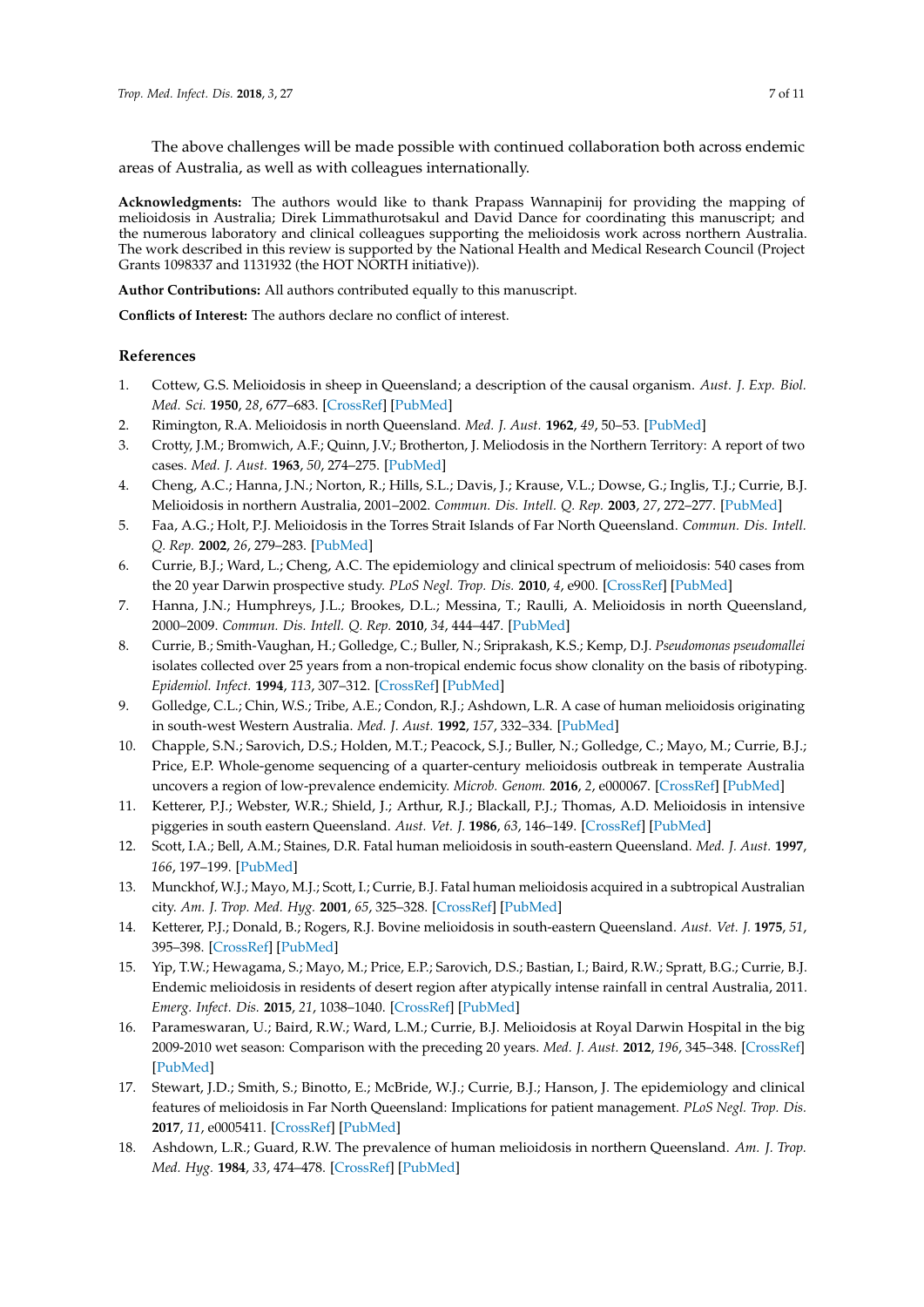- <span id="page-7-0"></span>19. Currie, B.J.; Fisher, D.A.; Howard, D.M.; Burrow, J.N.; Selvanayagam, S.; Snelling, P.L.; Anstey, N.M.; Mayo, M.J. The epidemiology of melioidosis in Australia and Papua New Guinea. *Acta Trop.* **2000**, *74*, 121–127. [\[CrossRef\]](http://dx.doi.org/10.1016/S0001-706X(99)00060-1)
- <span id="page-7-1"></span>20. Pearson, T.; Giffard, P.; Beckstrom-Sternberg, S.; Auerbach, R.; Hornstra, H.; Tuanyok, A.; Price, E.P.; Glass, M.B.; Leadem, B.; Beckstrom-Sternberg, J.S.; et al. Phylogeographic reconstruction of a bacterial species with high levels of lateral gene transfer. *BMC Biol.* **2009**, *7*, 78. [\[CrossRef\]](http://dx.doi.org/10.1186/1741-7007-7-78) [\[PubMed\]](http://www.ncbi.nlm.nih.gov/pubmed/19922616)
- <span id="page-7-2"></span>21. Cheng, A.C.; Ward, L.; Godoy, D.; Norton, R.; Mayo, M.; Gal, D.; Spratt, B.G.; Currie, B.J. Genetic diversity of *Burkholderia pseudomallei* isolates in Australia. *J. Clin. Microbial.* **2008**, *46*, 249–254. [\[CrossRef\]](http://dx.doi.org/10.1128/JCM.01725-07) [\[PubMed\]](http://www.ncbi.nlm.nih.gov/pubmed/18003806)
- <span id="page-7-3"></span>22. Price, E.P.; Sarovich, D.S.; Smith, E.J.; MacHunter, B.; Harrington, G.; Theobald, V.; Hall, C.M.; Hornstra, H.M.; McRobb, E.; Podin, Y.; et al. Unprecedented melioidosis cases in northern Australia caused by an Asian *Burkholderia pseudomallei* strain identified by using large-scale comparative genomics. *Appl. Environ. Microbial.* **2016**, *82*, 954–963. [\[CrossRef\]](http://dx.doi.org/10.1128/AEM.03013-15) [\[PubMed\]](http://www.ncbi.nlm.nih.gov/pubmed/26607593)
- <span id="page-7-4"></span>23. Thomas, A.D.; Spinks, G.A.; D'Arcy, T.L.; Norton, J.H.; Trueman, K.F. Evaluation of four serological tests for the diagnosis of caprine melioidosis. *Aust. Vet. J.* **1988**, *65*, 261–264. [\[CrossRef\]](http://dx.doi.org/10.1111/j.1751-0813.1988.tb16138.x) [\[PubMed\]](http://www.ncbi.nlm.nih.gov/pubmed/3190597)
- <span id="page-7-5"></span>24. Forbes-Faulkner, J.C.; Townsend, W.L.; Thomas, A.D. *Pseudomonas pseudomallei* infection in camels. *Aust. Vet. J.* **1992**, *69*, 148. [\[CrossRef\]](http://dx.doi.org/10.1111/j.1751-0813.1992.tb07492.x) [\[PubMed\]](http://www.ncbi.nlm.nih.gov/pubmed/1642603)
- <span id="page-7-6"></span>25. Janmaat, A.; Choy, J.L.; Currie, B.J. Melioidosis in an alpaca (*Lama pacos*). *Aust. Vet. J.* **2004**, *82*, 622–623. [\[CrossRef\]](http://dx.doi.org/10.1111/j.1751-0813.2004.tb12607.x) [\[PubMed\]](http://www.ncbi.nlm.nih.gov/pubmed/15887386)
- <span id="page-7-7"></span>26. Choy, J.L.; Mayo, M.; Janmaat, A.; Currie, B.J. Animal melioidosis in Australia. *Acta Trop.* **2000**, *74*, 153–158. [\[CrossRef\]](http://dx.doi.org/10.1016/S0001-706X(99)00065-0)
- <span id="page-7-8"></span>27. Ladds, P.W.; Thomas, A.D.; Pott, B. Melioidosis with acute meningoencephalomyelitis in a horse. *Aust. Vet. J.* **1981**, *57*, 36–38. [\[CrossRef\]](http://dx.doi.org/10.1111/j.1751-0813.1981.tb07082.x) [\[PubMed\]](http://www.ncbi.nlm.nih.gov/pubmed/7236143)
- 28. Thomas, A.D. Prevalence of melioidosis in animals in northern Queensland. *Aust. Vet. J.* **1981**, *57*, 146–148. [\[CrossRef\]](http://dx.doi.org/10.1111/j.1751-0813.1981.tb00494.x) [\[PubMed\]](http://www.ncbi.nlm.nih.gov/pubmed/7259663)
- 29. Parkes, H.M.; Shilton, C.M.; Jerrett, I.V.; Benedict, S.; Spratt, B.G.; Godoy, D.; O'Brien, C.R.; Krockenberger, M.B.; Mayo, M.; Currie, B.J.; et al. Primary ocular melioidosis due to a single genotype of *Burkholderia pseudomallei* in two cats from Arnhem Land in the Northern Territory of Australia. *J. Feline Med. Surg.* **2009**, *11*, 856–863. [\[CrossRef\]](http://dx.doi.org/10.1016/j.jfms.2009.02.009) [\[PubMed\]](http://www.ncbi.nlm.nih.gov/pubmed/19428280)
- 30. Ladds, P.W.; Thomas, A.D.; Speare, R.; Brown, A.S. Melioidosis in a koala. *Aust. Vet. J.* **1990**, *67*, 304–305. [\[CrossRef\]](http://dx.doi.org/10.1111/j.1751-0813.1990.tb07804.x) [\[PubMed\]](http://www.ncbi.nlm.nih.gov/pubmed/2222378)
- 31. Mekisic, A.P.; Wardill, J.R. Crocodile attacks in the Northern Territory of Australia. *Med. J. Aust.* **1992**, *157*, 751–754. [\[PubMed\]](http://www.ncbi.nlm.nih.gov/pubmed/1453999)
- 32. Thomas, A.D.; Norton, J.H.; Pott, B.W. Melioidosis in a galah (*Cacatua roseicapilla*). *Aust. Vet. J.* **1980**, *56*, 192–193. [\[CrossRef\]](http://dx.doi.org/10.1111/j.1751-0813.1980.tb05680.x) [\[PubMed\]](http://www.ncbi.nlm.nih.gov/pubmed/7436921)
- 33. Thomas, A.D.; Wilson, A.J.; Aubrey, J.N. Melioidosis in a sulphur-crested cockatoo (*Cacatua galerita*). *Aust. Vet. J.* **1978**, *54*, 306–307. [\[CrossRef\]](http://dx.doi.org/10.1111/j.1751-0813.1978.tb02466.x) [\[PubMed\]](http://www.ncbi.nlm.nih.gov/pubmed/687299)
- <span id="page-7-9"></span>34. Hampton, V.; Kaestli, M.; Mayo, M.; Choy, J.L.; Harrington, G.; Richardson, L.; Benedict, S.; Noske, R.; Garnett, S.T.; Godoy, D.; et al. Melioidosis in birds and *Burkholderia pseudomallei* dispersal, Australia. *Emerg. Infect. Dis.* **2011**, *17*, 1310–1312. [\[CrossRef\]](http://dx.doi.org/10.3201/eid1707.100707) [\[PubMed\]](http://www.ncbi.nlm.nih.gov/pubmed/21762599)
- <span id="page-7-10"></span>35. Hoger, A.C.; Mayo, M.; Price, E.P.; Theobald, V.; Harrington, G.; Machunter, B.; Choy, J.L.; Currie, B.J.; Kaestli, M. The melioidosis agent *Burkholderia pseudomallei* and related opportunistic pathogens detected in faecal matter of wildlife and livestock in northern Australia. *Epidemiol. Infect.* **2016**, *144*, 1924–1932. [\[CrossRef\]](http://dx.doi.org/10.1017/S0950268816000285) [\[PubMed\]](http://www.ncbi.nlm.nih.gov/pubmed/26935879)
- <span id="page-7-11"></span>36. Currie, B.J.; Mayo, M.; Anstey, N.M.; Donohoe, P.; Haase, A.; Kemp, D.J. A cluster of melioidosis cases from an endemic region is clonal and is linked to the water supply using molecular typing of *Burkholderia pseudomallei* isolates. *Am. J. Trop. Med. Hyg.* **2001**, *65*, 177–179. [\[CrossRef\]](http://dx.doi.org/10.4269/ajtmh.2001.65.177) [\[PubMed\]](http://www.ncbi.nlm.nih.gov/pubmed/11561699)
- <span id="page-7-12"></span>37. Inglis, T.J.; Garrow, S.C.; Henderson, M.; Clair, A.; Sampson, J.; O'Reilly, L.; Cameron, B. *Burkholderia pseudomallei* traced to water treatment plant in Australia. *Emerg. Infect. Dis.* **2000**, *6*, 56–59. [\[PubMed\]](http://www.ncbi.nlm.nih.gov/pubmed/10653571)
- <span id="page-7-13"></span>38. Currie, B.J.; Jacups, S.P. Intensity of rainfall and severity of melioidosis, Australia. *Emerg. Infect. Dis.* **2003**, *9*, 1538–1542. [\[CrossRef\]](http://dx.doi.org/10.3201/eid0912.020750) [\[PubMed\]](http://www.ncbi.nlm.nih.gov/pubmed/14720392)
- <span id="page-7-14"></span>39. Cheng, A.C.; Jacups, S.P.; Ward, L.; Currie, B.J. Melioidosis and aboriginal seasons in northern Australia. *Trans. R. Soc. Trop. Med. Hyg.* **2008**, *102* (Suppl. 1), S26–S29. [\[CrossRef\]](http://dx.doi.org/10.1016/S0035-9203(08)70008-7)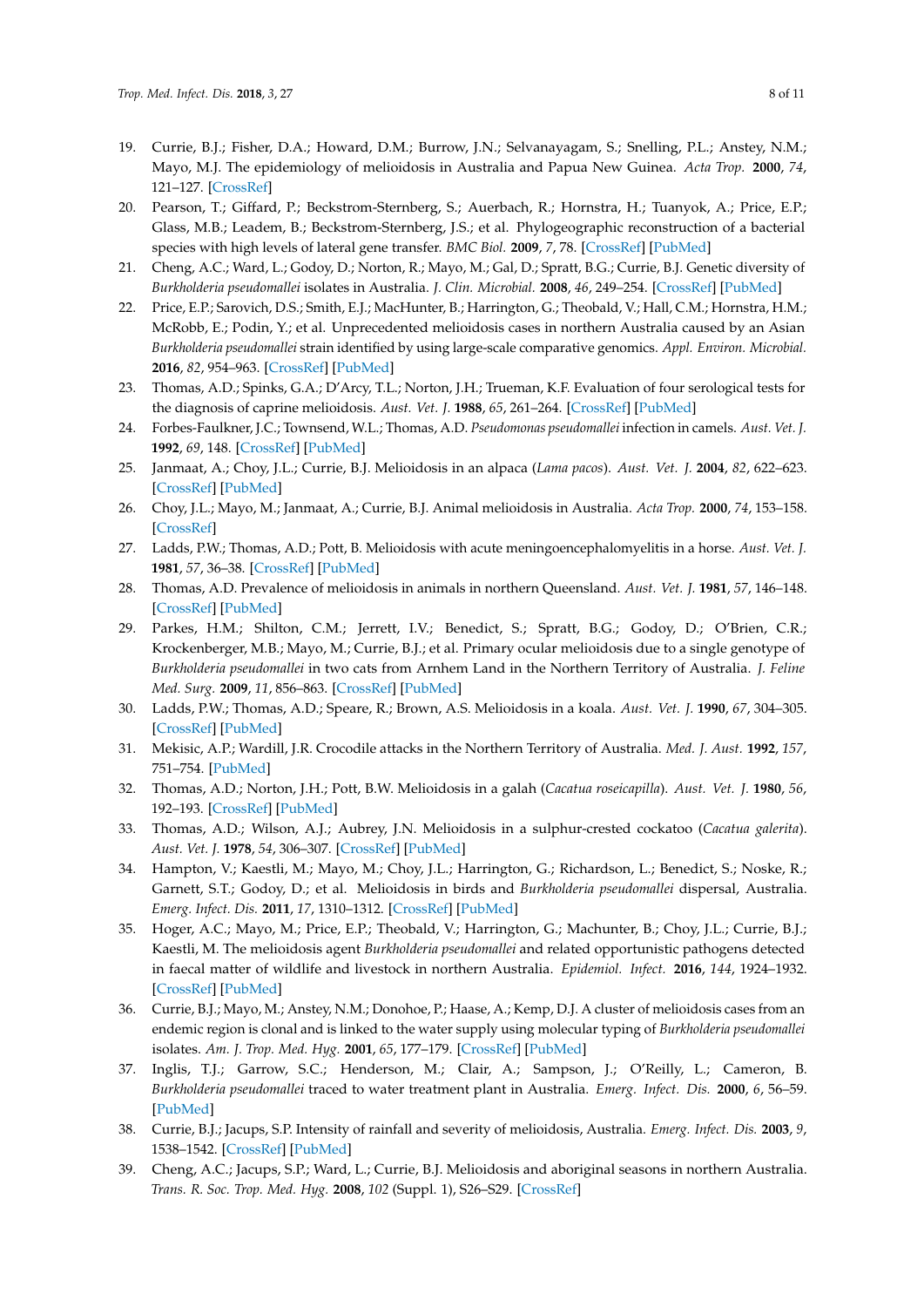- <span id="page-8-0"></span>40. Kaestli, M.; Grist, E.P.M.; Ward, L.; Hill, A.; Mayo, M.; Currie, B.J. The association of melioidosis with climatic factors in Darwin, Australia: A 23-year time-series analysis. *J. Infect.* **2016**, *72*, 687–697. [\[CrossRef\]](http://dx.doi.org/10.1016/j.jinf.2016.02.015) [\[PubMed\]](http://www.ncbi.nlm.nih.gov/pubmed/26945846)
- <span id="page-8-1"></span>41. Cheng, A.C.; Jacups, S.P.; Gal, D.; Mayo, M.; Currie, B.J. Extreme weather events and environmental contamination are associated with case-clusters of melioidosis in the Northern Territory of Australia. *Int. J. Epidemiol.* **2006**, *35*, 323–329. [\[CrossRef\]](http://dx.doi.org/10.1093/ije/dyi271) [\[PubMed\]](http://www.ncbi.nlm.nih.gov/pubmed/16326823)
- <span id="page-8-2"></span>42. Inglis, T.J.; O'Reilly, L.; Merritt, A.J.; Levy, A.; Heath, C.H. The aftermath of the Western Australian melioidosis outbreak. *Am. J. Trop. Med. Hyg.* **2011**, *84*, 851–857. [\[CrossRef\]](http://dx.doi.org/10.4269/ajtmh.2011.10-0480) [\[PubMed\]](http://www.ncbi.nlm.nih.gov/pubmed/21633018)
- <span id="page-8-3"></span>43. Stewart, J.D.; Smith, S.; Hanson, J. Melioidosis in Far North Queensland is not correlated with severe weather events. *Med. J. Aust.* **2017**, *207*, 394. [\[CrossRef\]](http://dx.doi.org/10.5694/mja16.01332) [\[PubMed\]](http://www.ncbi.nlm.nih.gov/pubmed/29092705)
- <span id="page-8-4"></span>44. Merritt, A.J.; Inglis, T.J.J. The role of climate in the epidemiology of melioidosis. *Curr. Trop. Med. Rep.* **2017**, *4*, 185–191. [\[CrossRef\]](http://dx.doi.org/10.1007/s40475-017-0124-4) [\[PubMed\]](http://www.ncbi.nlm.nih.gov/pubmed/29188170)
- <span id="page-8-5"></span>45. Meumann, E.M.; Cheng, A.C.; Ward, L.; Currie, B.J. Clinical features and epidemiology of melioidosis pneumonia: Results from a 21-year study and review of the literature. *Clin. Infect. Dis.* **2012**, *54*, 362–369. [\[CrossRef\]](http://dx.doi.org/10.1093/cid/cir808) [\[PubMed\]](http://www.ncbi.nlm.nih.gov/pubmed/22057702)
- <span id="page-8-6"></span>46. Morse, L.P.; Moller, C.C.; Harvey, E.; Ward, L.; Cheng, A.C.; Carson, P.J.; Currie, B.J. Prostatic abscess due to *Burkholderia pseudomallei*: 81 cases from a 19-year prospective melioidosis study. *J. Urol.* **2009**, *182*, 542–547. [\[CrossRef\]](http://dx.doi.org/10.1016/j.juro.2009.04.010) [\[PubMed\]](http://www.ncbi.nlm.nih.gov/pubmed/19524969)
- <span id="page-8-7"></span>47. Kozlowska, J.; Smith, S.; Roberts, J.; Pridgeon, S.; Hanson, J. Prostatic abscess due to *Burkholderia pseudomallei*: Facilitating diagnosis to optimize management. *Am. J. Trop. Med. Hyg.* **2017**, *98*, 227–230. [\[CrossRef\]](http://dx.doi.org/10.4269/ajtmh.17-0633) [\[PubMed\]](http://www.ncbi.nlm.nih.gov/pubmed/29141724)
- <span id="page-8-8"></span>48. Shetty, R.P.; Mathew, M.; Smith, J.; Morse, L.P.; Mehta, J.A.; Currie, B.J. Management of melioidosis osteomyelitis and septic arthritis. *Bone Jt. J.* **2015**, *97-B*, 277–282. [\[CrossRef\]](http://dx.doi.org/10.1302/0301-620X.97B2.34799) [\[PubMed\]](http://www.ncbi.nlm.nih.gov/pubmed/25628295)
- <span id="page-8-9"></span>49. McLeod, C.; Morris, P.S.; Bauert, P.A.; Kilburn, C.J.; Ward, L.M.; Baird, R.W.; Currie, B.J. Clinical presentation and medical management of melioidosis in children: A 24-year prospective study in the Northern Territory of Australia and review of the literature. *Clin. Infect. Dis.* **2015**, *60*, 21–26. [\[CrossRef\]](http://dx.doi.org/10.1093/cid/ciu733) [\[PubMed\]](http://www.ncbi.nlm.nih.gov/pubmed/25228703)
- <span id="page-8-10"></span>50. Sanderson, C.; Currie, B.J. Melioidosis: A pediatric disease. *Pediatr. Infect. Dis. J.* **2014**, *33*, 770–771. [\[CrossRef\]](http://dx.doi.org/10.1097/INF.0000000000000358) [\[PubMed\]](http://www.ncbi.nlm.nih.gov/pubmed/24732448)
- <span id="page-8-11"></span>51. Young, A.; Tacon, C.; Smith, S.; Reeves, B.; Wiseman, G.; Hanson, J. Case report: Fatal pediatric melioidosis despite optimal intensive care. *Am. J. Trop. Med. Hyg.* **2017**, *97*, 1691–1694. [\[CrossRef\]](http://dx.doi.org/10.4269/ajtmh.17-0650) [\[PubMed\]](http://www.ncbi.nlm.nih.gov/pubmed/29016313)
- <span id="page-8-12"></span>52. Smith, S.; Stewart, J.D.; Tacon, C.; Archer, N.; Hanson, J. Children with melioidosis in Far North Queensland are commonly bacteraemic and have a high case fatality rate. *Commun. Dis. Intell. Q. Rep.* **2018**, in press.
- <span id="page-8-13"></span>53. Sarovich, D.S.; Ward, L.; Price, E.P.; Mayo, M.; Pitman, M.C.; Baird, R.W.; Currie, B.J. Recurrent melioidosis in the Darwin prospective melioidosis study: Improving therapies mean that relapse cases are now rare. *J. Clin. Microbial.* **2014**, *52*, 650–653. [\[CrossRef\]](http://dx.doi.org/10.1128/JCM.02239-13) [\[PubMed\]](http://www.ncbi.nlm.nih.gov/pubmed/24478504)
- <span id="page-8-14"></span>54. Currie, B.J.; Fisher, D.A.; Howard, D.M.; Burrow, J.N. Neurological melioidosis. *Acta Trop.* **2000**, *74*, 145–151. [\[CrossRef\]](http://dx.doi.org/10.1016/S0001-706X(99)00064-9)
- <span id="page-8-15"></span>55. Sarovich, D.S.; Price, E.P.; Webb, J.R.; Ward, L.M.; Voutsinos, M.Y.; Tuanyok, A.; Mayo, M.; Kaestli, M.; Currie, B.J. Variable virulence factors in *Burkholderia pseudomallei* (melioidosis) associated with human disease. *PLoS ONE* **2014**, *9*, e91682. [\[CrossRef\]](http://dx.doi.org/10.1371/journal.pone.0091682) [\[PubMed\]](http://www.ncbi.nlm.nih.gov/pubmed/24618705)
- <span id="page-8-16"></span>56. Morris, J.L.; Fane, A.; Sarovich, D.S.; Price, E.P.; Rush, C.M.; Govan, B.L.; Parker, E.; Mayo, M.; Currie, B.J.; Ketheesan, N. Increased neurotropic threat from *Burkholderia pseudomallei* strains with a *B. Mallei*-like variation in the bima motility gene, Australia. *Emerg. Infect. Dis.* **2017**, *23*. [\[CrossRef\]](http://dx.doi.org/10.3201/eid2305.151417) [\[PubMed\]](http://www.ncbi.nlm.nih.gov/pubmed/28418830)
- <span id="page-8-17"></span>57. Baker, A.; Mayo, M.; Owens, L.; Burgess, G.; Norton, R.; McBride, W.J.; Currie, B.J.; Warner, J. Biogeography of *Burkholderia pseudomallei* in the Torres Strait Islands of northern Australia. *J. Clin. Microbial.* **2013**, *51*, 2520–2525. [\[CrossRef\]](http://dx.doi.org/10.1128/JCM.00418-13) [\[PubMed\]](http://www.ncbi.nlm.nih.gov/pubmed/23698533)
- <span id="page-8-18"></span>58. Hill, A.A.; Mayo, M.; Kaestli, M.; Price, E.P.; Richardson, L.J.; Godoy, D.; Spratt, B.G.; Currie, B.J. Melioidosis as a consequence of sporting activity. *Am. J. Trop. Med. Hyg.* **2013**, *89*, 365–366. [\[CrossRef\]](http://dx.doi.org/10.4269/ajtmh.12-0744) [\[PubMed\]](http://www.ncbi.nlm.nih.gov/pubmed/23732257)
- <span id="page-8-19"></span>59. Baker, A.L.; Ezzahir, J.; Gardiner, C.; Shipton, W.; Warner, J.M. Environmental attributes influencing the distribution of *Burkholderia pseudomallei* in northern Australia. *PLoS ONE* **2015**, *10*, e0138953. [\[CrossRef\]](http://dx.doi.org/10.1371/journal.pone.0138953) [\[PubMed\]](http://www.ncbi.nlm.nih.gov/pubmed/26398904)
- <span id="page-8-20"></span>60. McRobb, E.; Kaestli, M.; Mayo, M.; Price, E.P.; Sarovich, D.S.; Godoy, D.; Spratt, B.G.; Currie, B.J. Melioidosis from contaminated bore water and successful UV sterilization. *Am. J. Trop. Med. Hyg.* **2013**, *89*, 367–368. [\[CrossRef\]](http://dx.doi.org/10.4269/ajtmh.13-0101) [\[PubMed\]](http://www.ncbi.nlm.nih.gov/pubmed/23751401)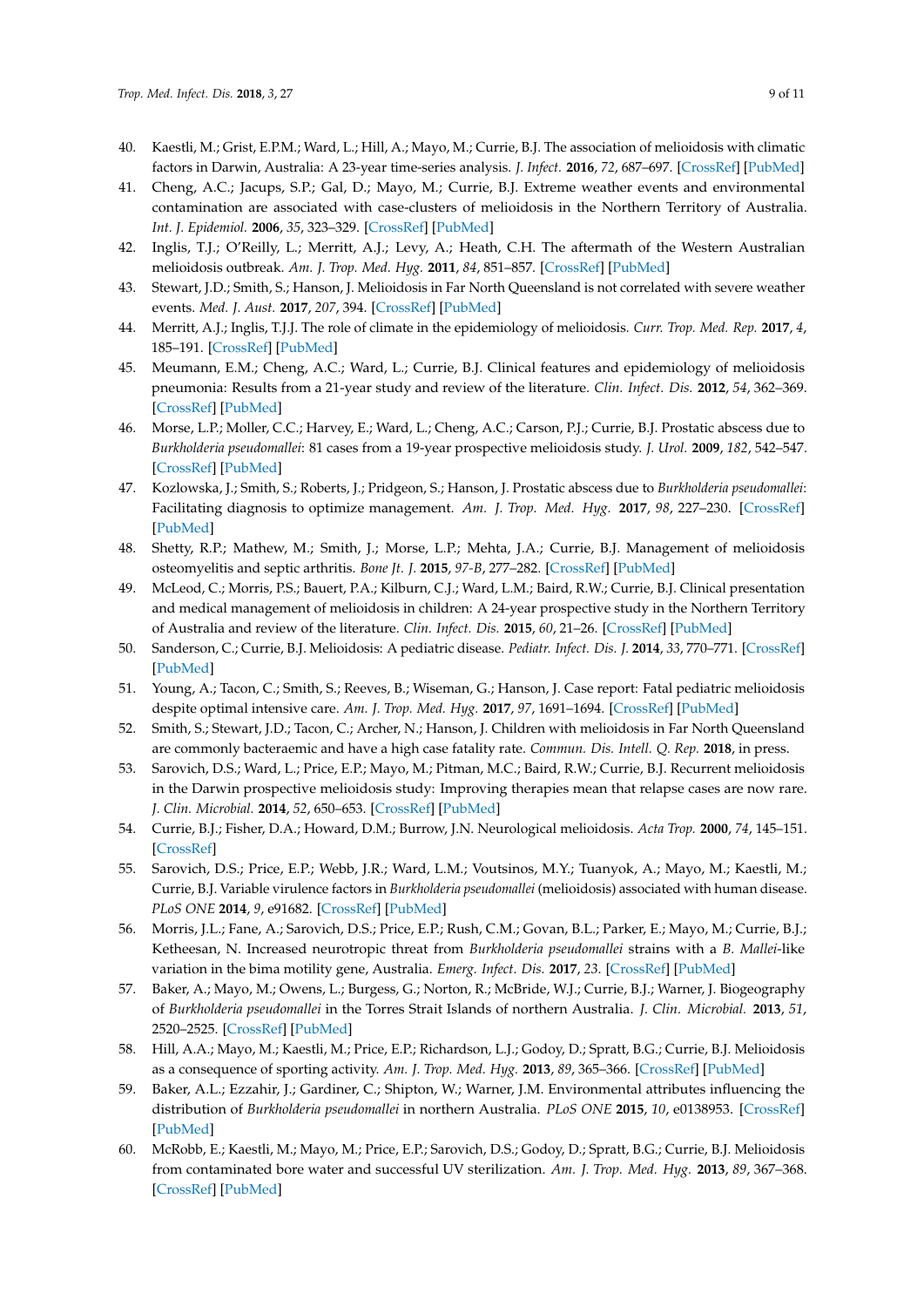- <span id="page-9-0"></span>61. Kaestli, M.; Mayo, M.; Harrington, G.; Ward, L.; Watt, F.; Hill, J.V.; Cheng, A.C.; Currie, B.J. Landscape changes influence the occurrence of the melioidosis bacterium *Burkholderiapseudomallei* in soil in northern Australia. *PLoS Negl. Trop. Dis.* **2009**, *3*, e364. [\[CrossRef\]](http://dx.doi.org/10.1371/journal.pntd.0000364) [\[PubMed\]](http://www.ncbi.nlm.nih.gov/pubmed/19156200)
- <span id="page-9-1"></span>62. Kaestli, M.; Schmid, M.; Mayo, M.; Rothballer, M.; Harrington, G.; Richardson, L.; Hill, A.; Hill, J.; Tuanyok, A.; Keim, P.; et al. Out of the ground: Aerial and exotic habitats of the melioidosis bacterium *Burkholderia pseudomallei* in grasses in Australia. *Environ. Microbiol.* **2012**, *14*, 2058–2070. [\[CrossRef\]](http://dx.doi.org/10.1111/j.1462-2920.2011.02671.x) [\[PubMed\]](http://www.ncbi.nlm.nih.gov/pubmed/22176696)
- <span id="page-9-2"></span>63. Currie, B.J.; Price, E.P.; Mayo, M.; Kaestli, M.; Theobald, V.; Harrington, I.; Harrington, G.; Sarovich, D.S. Use of whole-genome sequencing to link *Burkholderia pseudomallei* from air sampling to mediastinal melioidosis, Australia. *Emerg. Infect. Dis.* **2015**, *21*, 2052–2054. [\[CrossRef\]](http://dx.doi.org/10.3201/eid2111.141802) [\[PubMed\]](http://www.ncbi.nlm.nih.gov/pubmed/26488732)
- <span id="page-9-3"></span>64. Merritt, A.J.; Peck, M.; Gayle, D.; Levy, A.; Ler, Y.H.; Raby, E.; Gibbs, T.M.; Inglis, T.J. Cutaneous melioidosis cluster caused by contaminated wound irrigation fluid. *Emerg. Infect. Dis.* **2016**, *22*, 1420. [\[CrossRef\]](http://dx.doi.org/10.3201/eid2208.151149) [\[PubMed\]](http://www.ncbi.nlm.nih.gov/pubmed/27438887)
- <span id="page-9-4"></span>65. Government of Western Australia. Department of Primary Industries and Regional Development. Melioidosis in Animals. Available online: <https://www.Agric.Wa.Gov.Au/livestock-biosecurity/melioidosis-animals> (accessed on 21 January 2018).
- <span id="page-9-5"></span>66. Podin, Y.; Kaestli, M.; McMahon, N.; Hennessy, J.; Ngian, H.U.; Wong, J.S.; Mohana, A.; Wong, S.C.; William, T.; Mayo, M.; et al. Reliability of automated biochemical identification of *Burkholderia pseudomallei* is regionally dependent. *J. Clin. Microbial.* **2013**, *51*, 3076–3078. [\[CrossRef\]](http://dx.doi.org/10.1128/JCM.01290-13) [\[PubMed\]](http://www.ncbi.nlm.nih.gov/pubmed/23784129)
- <span id="page-9-6"></span>67. Inglis, T.J.; Healy, P.E.; Fremlin, L.J.; Golledge, C.L. Use of matrix-assisted laser desorption/ionization time-of-flight mass spectrometry analysis for rapid confirmation of *Burkholderia pseudomallei* in septicemic melioidosis. *Am. J. Trop. Med. Hyg.* **2012**, *86*, 1039–1042. [\[CrossRef\]](http://dx.doi.org/10.4269/ajtmh.2012.11-0454) [\[PubMed\]](http://www.ncbi.nlm.nih.gov/pubmed/22665614)
- <span id="page-9-7"></span>68. Robertson, G.; Sorenson, A.; Govan, B.; Ketheesan, N.; Houghton, R.; Chen, H.; AuCoin, D.; Dillon, M.; Norton, R. Rapid diagnostics for melioidosis: A comparative study of a novel lateral flow antigen detection assay. *J. Med. Microbial.* **2015**, *64*, 845–848. [\[CrossRef\]](http://dx.doi.org/10.1099/jmm.0.000098) [\[PubMed\]](http://www.ncbi.nlm.nih.gov/pubmed/26055557)
- <span id="page-9-8"></span>69. Inglis, T.J.; Merritt, A.; Chidlow, G.; Aravena-Roman, M.; Harnett, G. Comparison of diagnostic laboratory methods for identification of *Burkholderia pseudomallei*. *J. Med. Microbial.* **2005**, *43*, 2201–2206. [\[CrossRef\]](http://dx.doi.org/10.1128/JCM.43.5.2201-2206.2005) [\[PubMed\]](http://www.ncbi.nlm.nih.gov/pubmed/15872242)
- 70. Haase, A.; Brennan, M.; Barrett, S.; Wood, Y.; Huffam, S.; O'Brien, D.; Currie, B. Evaluation of PCR for diagnosis of melioidosis. *J. Med. Microbial.* **1998**, *36*, 1039–1041.
- <span id="page-9-9"></span>71. Kaestli, M.; Richardson, L.J.; Colman, R.E.; Tuanyok, A.; Price, E.P.; Bowers, J.R.; Mayo, M.; Kelley, E.; Seymour, M.L.; Sarovich, D.S.; et al. Comparison of Taqman PCR assays for detection of the melioidosis agent *Burkholderia pseudomallei* in clinical specimens. *J. Med. Microbial.* **2012**, *50*, 2059–2062. [\[CrossRef\]](http://dx.doi.org/10.1128/JCM.06737-11) [\[PubMed\]](http://www.ncbi.nlm.nih.gov/pubmed/22442327)
- <span id="page-9-10"></span>72. Cheng, A.C.; O'Brien, M.; Freeman, K.; Lum, G.; Currie, B.J. Indirect hemagglutination assay in patients with melioidosis in northern Australia. *Am. J. Trop. Med. Hyg.* **2006**, *74*, 330–334. [\[PubMed\]](http://www.ncbi.nlm.nih.gov/pubmed/16474092)
- <span id="page-9-11"></span>73. Davis, J.S.; Currie, B.J.; Fisher, D.A.; Huffam, S.E.; Anstey, N.M.; Price, R.N.; Krause, V.L.; Zweck, N.; Lawton, P.D.; Snelling, P.L.; et al. Prevention of opportunistic infections in immunosuppressed patients in the tropical top end of the Northern Territory. *Commun. Dis. Intell. Q. Rep.* **2003**, *27*, 526–532.
- <span id="page-9-12"></span>74. Maloney, S.; Engler, C.; Norton, R. Epidemiological cut-off value of clinical isolates of *Burkholderia pseudomallei* from northern Queensland to meropenem, ceftazidime, trimethoprim/sulfamethoxazole and doxycycline by the microbroth dilution method. *J. Glob. Antimicrob. Resist.* **2017**, *10*, 291–294. [\[CrossRef\]](http://dx.doi.org/10.1016/j.jgar.2017.04.012) [\[PubMed\]](http://www.ncbi.nlm.nih.gov/pubmed/28729203)
- <span id="page-9-13"></span>75. Currie, B.J. Melioidosis: Evolving concepts in epidemiology, pathogenesis, and treatment. *Semin. Respir. Crit. Care Med.* **2015**, *36*, 111–125. [\[CrossRef\]](http://dx.doi.org/10.1055/s-0034-1398389) [\[PubMed\]](http://www.ncbi.nlm.nih.gov/pubmed/25643275)
- <span id="page-9-14"></span>76. Jenney, A.W.; Lum, G.; Fisher, D.A.; Currie, B.J. Antibiotic susceptibility of *Burkholderia pseudomallei* from tropical northern Australia and implications for therapy of melioidosis. *Int. J. Antimicrob. Agents* **2001**, *17*, 109–113. [\[CrossRef\]](http://dx.doi.org/10.1016/S0924-8579(00)00334-4)
- <span id="page-9-15"></span>77. Crowe, A.; McMahon, N.; Currie, B.J.; Baird, R.W. Current antimicrobial susceptibility of first-episode melioidosis *Burkholderia pseudomallei* isolates from the Northern Territory, Australia. *Int. J. Antimicrob. Agents* **2014**, *44*, 160–162. [\[CrossRef\]](http://dx.doi.org/10.1016/j.ijantimicag.2014.04.012) [\[PubMed\]](http://www.ncbi.nlm.nih.gov/pubmed/24924662)
- <span id="page-9-16"></span>78. Price, E.P.; Smith, M.L.; Paxinos, E.E.; Tallon, L.J.; Sadzewicz, L.; Sengamalay, N.; Baird, R.W.; Currie, B.J.; Sarovich, D.S. Whole-genome sequences of *Burkholderia pseudomallei* isolates exhibiting decreased meropenem susceptibility. *Genome Announc.* **2017**, *5*, e00053-17. [\[CrossRef\]](http://dx.doi.org/10.1128/genomeA.00053-17) [\[PubMed\]](http://www.ncbi.nlm.nih.gov/pubmed/28385830)